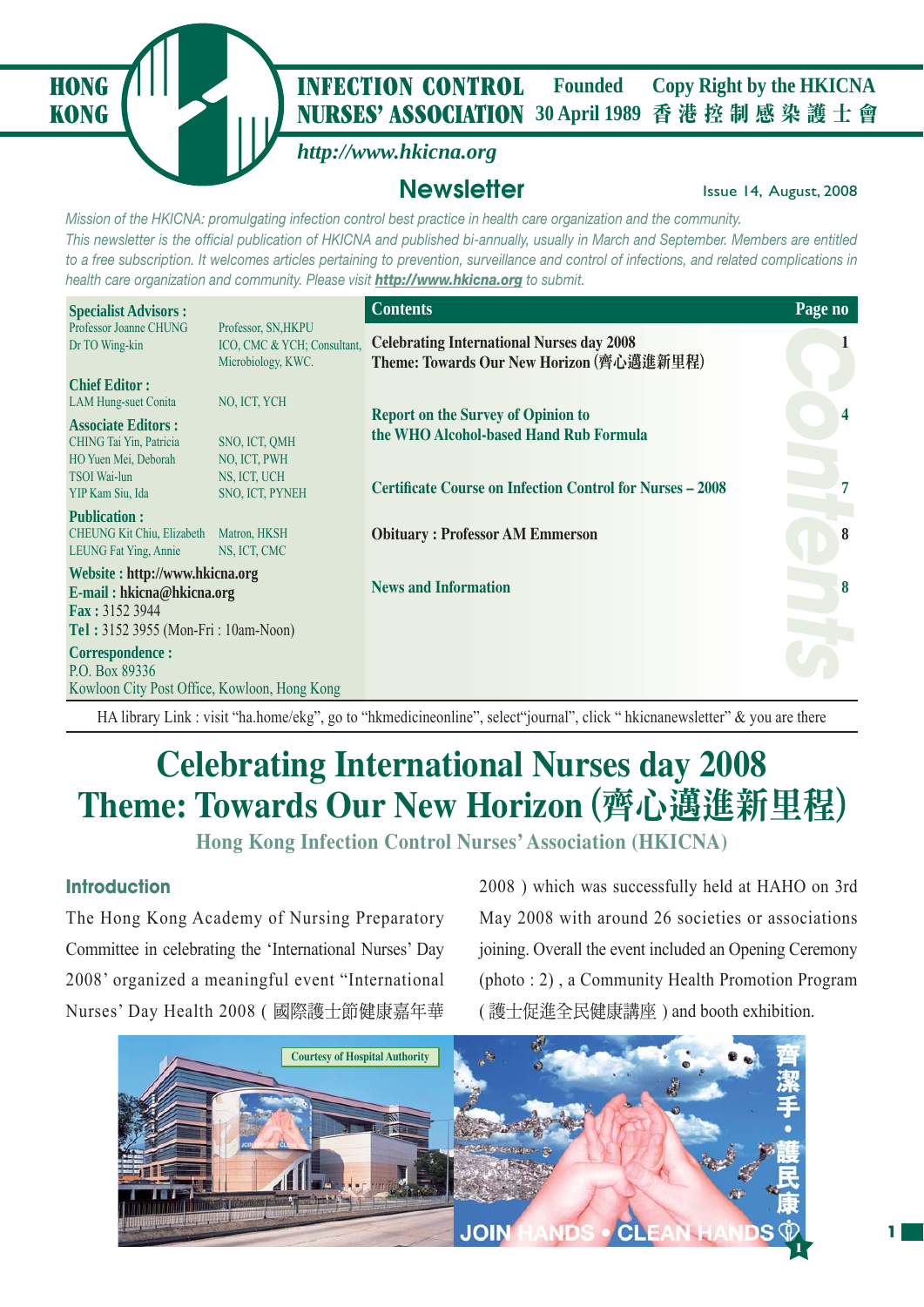#### **Copy Right by the HKICNA**

### **Booth Exhibition (photo : 3-10)**

The booth exhibition was opened from 10am till 4pm. HKICNA organized one and the theme was "Promoting Hand Hygiene". This theme was chosen because basically many others have known about the implementation of WHO alcohol hand rub (AHR) in Hospital Authority (HA). The implementation of AHR was officially kicked-off (photo : 1) in January 2008 and almost all of HA hospitals or institutions have implemented already. Therefore, HKICNA would like to take this unprecedented opportunity to promote hand hygiene further and to perform a survey with findings as shown in page 4.

#### **Survey**

#### **A. Objectives:**

- 1. To assess the skin moisture level of the respondents (nurse, relatives or patients) after application of the WHO AHR.
- 2. To explore whether the non-health care workers were able to remind their health care workers to perform hand hygiene before contacting them and the reason why not able to.
- 3. To collect the opinion of the product and the feedback of the skin integrity of the health care workers after applying the AHR.

#### **B. Methods:**

- 1. Respondents' skin moisture level were assessed before and after application of the AHR (photo : 11-16) with feedback obtained as follows :
	- a. Health care workers (photo : 17-18) :

 Provide questionnaire A to obtain their feedbacks on the opinion of the product and their skin integrity

b. Non-health care workers:

 Provide questionnaire B to explore if they were able to remind health care workers to perform hand hygiene before contacting them and the reasons why not able to.

- 2. Volunteers assisted in explaining and filling the questionnaires when needed.
- 3. On completion of the questionnaire, all respondents were presented with a souvenir pack (AHR 100ml and hand moisturizer) as gratitude of thanks and further promotion of hand hygiene.

### **Conclusion**

Total 254 respondents participated in the survey. Our booth was crowded at times with sweat but not tears, yet there was a lot of fun and enjoyment. Hope to continue this activity and sure to have better arrangement in the future. Indeed this was a good opportunity for us to share and communicate with others.

## **Acknowledgement**

HKICNA would like to thank the following members and ICNs who volunteered to make this event a success (photo : 17, 19-20):

- 1. CICO ( Chief Infection Control Officer ) office, HAHO and YCH : LAM Hung Suet, Conita
- 2. CMC : Annie LEUNG and LAU Kwai Fung, Edna.
- 3. DKCH : YAU Yu Ching
- 4. HKSH : CHEN Wai Ling, Queenie;

CHENG Chi Wai & LAM Kwok Yin.

- 5. KWH : Sony SO
- 6. QMH : Patricia CHING, Josepha TAI
- 7. UCH : Yammie YIM

Besides, HKICNA would like to thank Johnson & Johnson, Mekim and Vickman Co Ltd for sponsoring the souvenirs. Without their generous support, this event could never be the same. Lastly, but not the least, HKICNA has to thank all participants and those who helped to co-ordinate this event.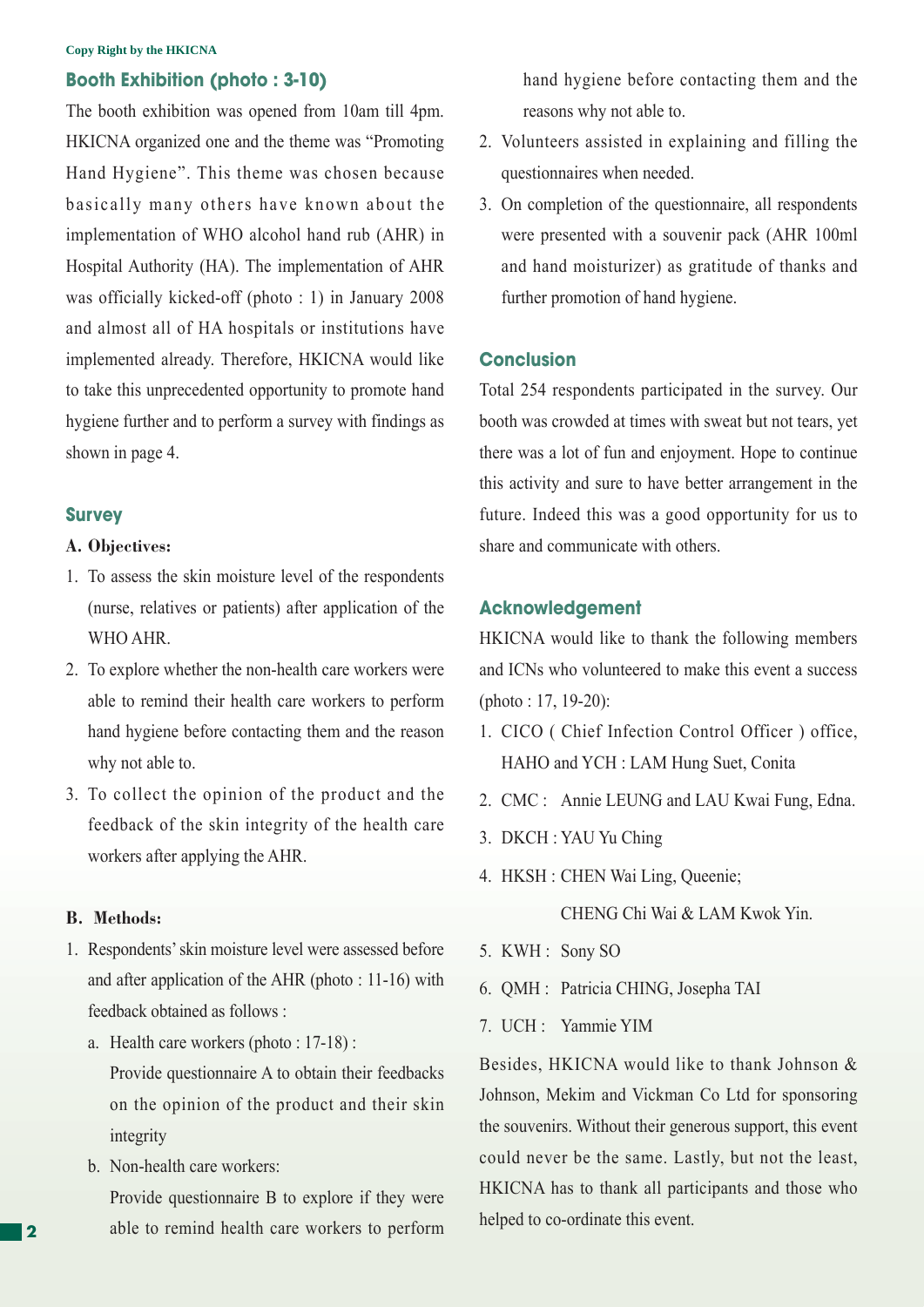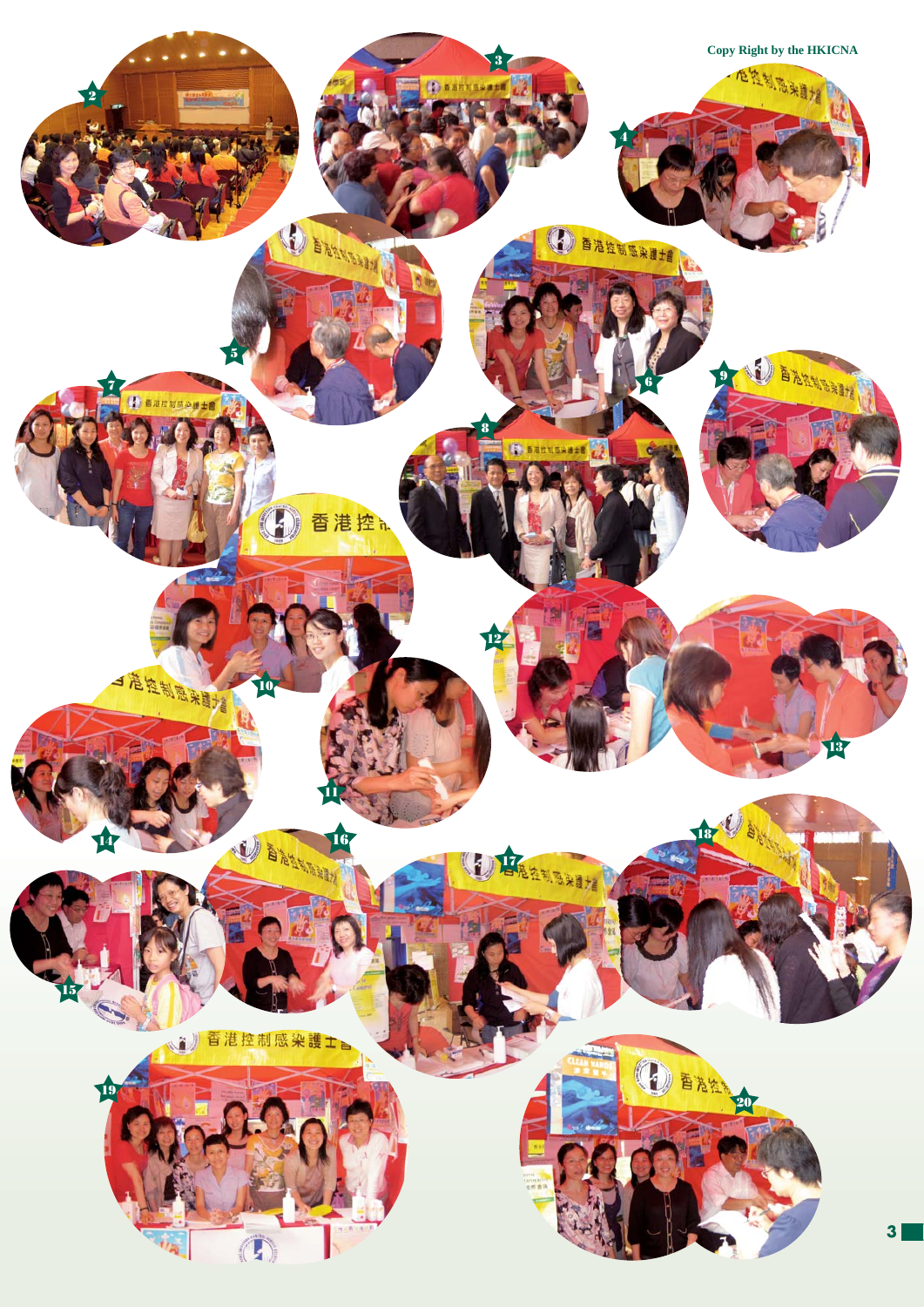# **Report on the Survey of Opinion to the WHO Alcohol-based Hand Rub Formula**

**Josepha TAI, MHSc(N) Infection Control Unit, Queen Mary Hospital**

Hong Kong SAR on 13th October 2005 has pledged with the World Health Organization (WHO) World Alliance for Patient Safety, First "Global Patient Safety Challenge: Clean Care is Safer Care" to become part of a worldwide movement to address health careassociated infection with an initial focus on the prevention of transmission of infection via the contaminated hands of health-care workers (Pittet & Liam, 2005). The core message is the promotion of the use of alcohol-based handrubs (AHR) as the gold standard method for hand hygiene practices rather than handwashing with soap and water as it is easier, faster, better tolerated and can be cost-effective (WHO, 2006). While promoting the use of the AHR for hand hygiene, we encountered skin reactions to the alcohol product with queries and worries.

This survey intended to assess the respondents' skin moisture content before and after AHR application with nurses' opinion of the product after application sought.

## **Methods**

### *Sample and Setting*

The survey was conducted by the Hong Kong Infection Control Nurses' Association (HKICNA) while participating the booth exhibition in the "International Nurses' Day Health 2008" organized by the Hong Kong Academy of Nursing Preparatory Committee. All presenting at the event were invited to participate.

### *Procedure and Instruments*

Participants have their skin moisture checked before and after applying the WHO formulation AHR. Moisture Checker was used to assess the skin moisture by pushing the Checker onto the skin perpendicular to the area of skin for checking. Hold the Checker steady for a few seconds until a beep sound was heard. Amount of moisture on the surface being checked was indicated on the Checker display.

Nurses group after application of the test product were required to self-assess own dermal tolerance by scoring the skin from 1 being abnormal to 6 being normal in four dimensions of appearance, intactness, moisture content and sensation. They were also asked about their skin overall integrity by scoring 1 from very altered to 6 perfect. Additionally nurses were invited to evaluate the test product on a six point scale (Larson, Friedman, Cohran, Treston-Aurand & Green, 1997; Larson, Girard, Pessoa-Silva et al., 2006; Larson, McGinley, Grove, Leyden & Talbot, 1986) with the higher figure indicating a favorable score: color *(1. unpleasant; 6. pleasant), smell (1. unpleasant; 6. pleasant)*, texture *(1. very sticky; 6. not sticky at all)*, irritation *(1. very irritating; 6. not irritating)*, drying effect *(1. very much; 6. not at all)*, ease of use *(1. very difficult; 6. very easy)*, speed of drying *(1. very slow; 6. very fast)*, application *(1. very unpleasant; 6. very pleasant)* and an overall evaluation *(1. dissatisfied; 6. very satisfied)*.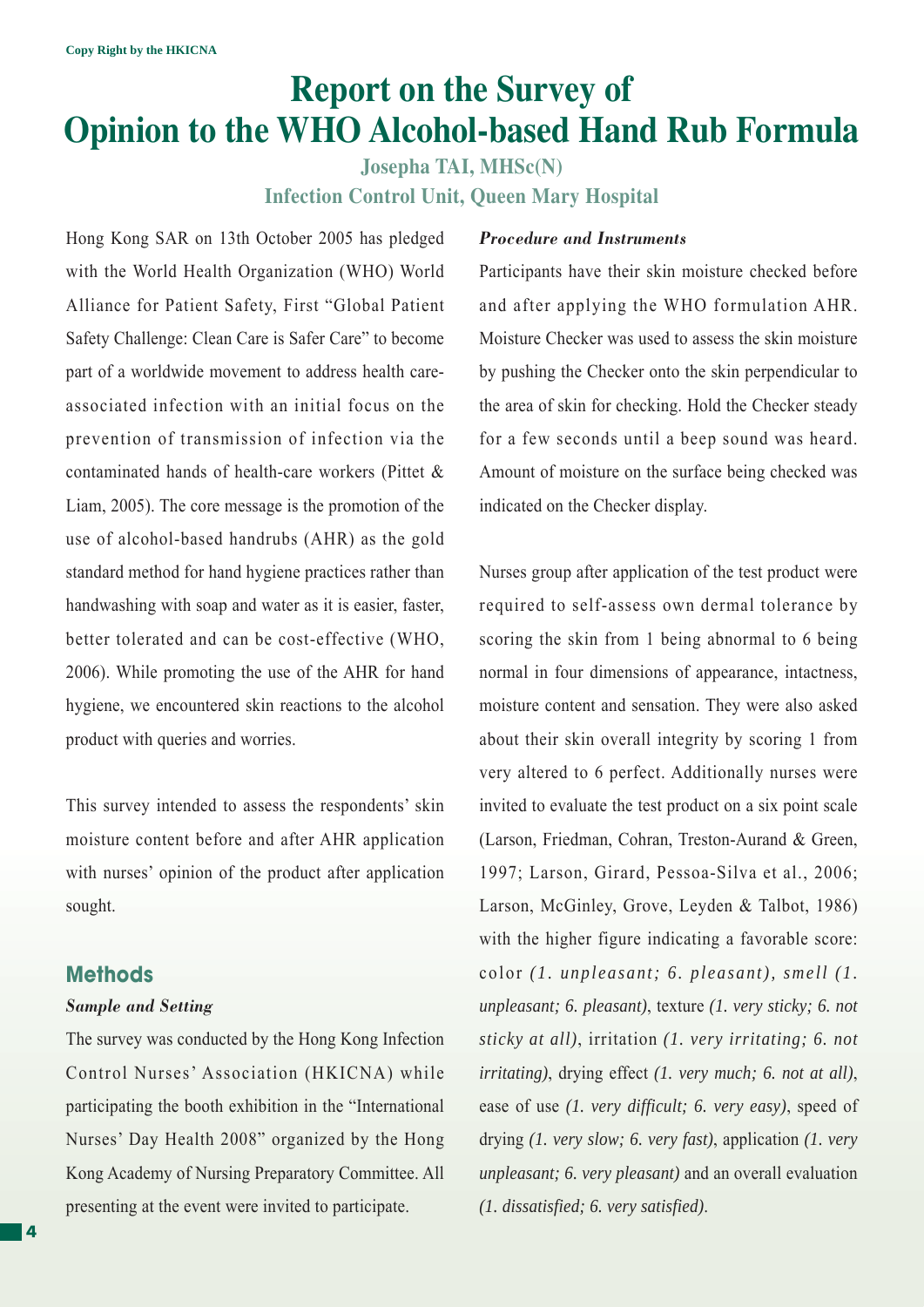## **Results**

A total of 254 volunteers participated in the survey with 249 results analyzed as five has completed the procedure twice. Among the two groups, 113 nurses and 136 nonnurses, their mean difference skin moisture content reading pre and post AHR application were 9.24 and 9.12 respectively (p=0.289). As for the nurses' self skin assessment (n=113), their average skin integrity score was 4.7 with average score 5.19, 5.21, 5.06, and 5.2 provided accordingly to the dimensions of appearance, intactness, moisture content and sensation (Fig 1).

In respect to the nurses' opinion of the test product after application (Fig 2), the overall evaluation average score was 5.08 with product color averagely scored 5.05, smell 4.54, texture 4.76, irritation 5.05, drying effect 4.54, ease of use 5.45, drying speed 5.07 and application 5.18. Further analysis revealed that the overall product



*Fig 1. Nurses' self assessment of skin after alcohol product application*



*Fig 2. Nurses' perception of the alcohol product assessed by a visual analogical scale.*

evaluation was significantly affected  $(p<0.001)$  by each and all product features.

## **Discussion**

Health care-associated infection (HCAI) is a world-wide problem, affecting hundreds of millions of people with delivery of patient care complicated, deaths and disability contributed, antibiotics resistance promoted and additional cost generated. The First Global Patient Safety Challenge "Clean Care is Safer Care" aims to create a worldwide focus to reduce HCAIs by a wider use of handrubbing with alcohol-based product (Pittet & Liam, 2005). This waterless hand disinfection is fast-acting and can be performed at the bedside so shorten the time required to perform hand hygiene yet compliance with hand hygiene among health care workers (HCWs) is still problematic (Hugonnet, Perneger & Pittet; 2002).

> One major barrier to noncompliance is the skin drying effect of the hand hygiene agents (Gould, 2004; Larson, 1999; Larson, Friedman, Cohran et al., 1997; Larson, Girard, Pessoa-Silva et al., 2006; Larson & Killien, 1982; Larson, McGinley, Grove et al., 1986; Zimakoff, Kjelsberg, Larsen & Holstein, 1992), yet many HCWs have a preexisting prejudice that alcohol products are skin drying based on their previous experience with rubbing alcohol that contains no emollient (Boyce, 2001). As subjective rating such as sensation was difficult to be measured by observer, it would best be illustrated by assessing the skin moisture content with an electrical checker (Langley, 2002). Our survey in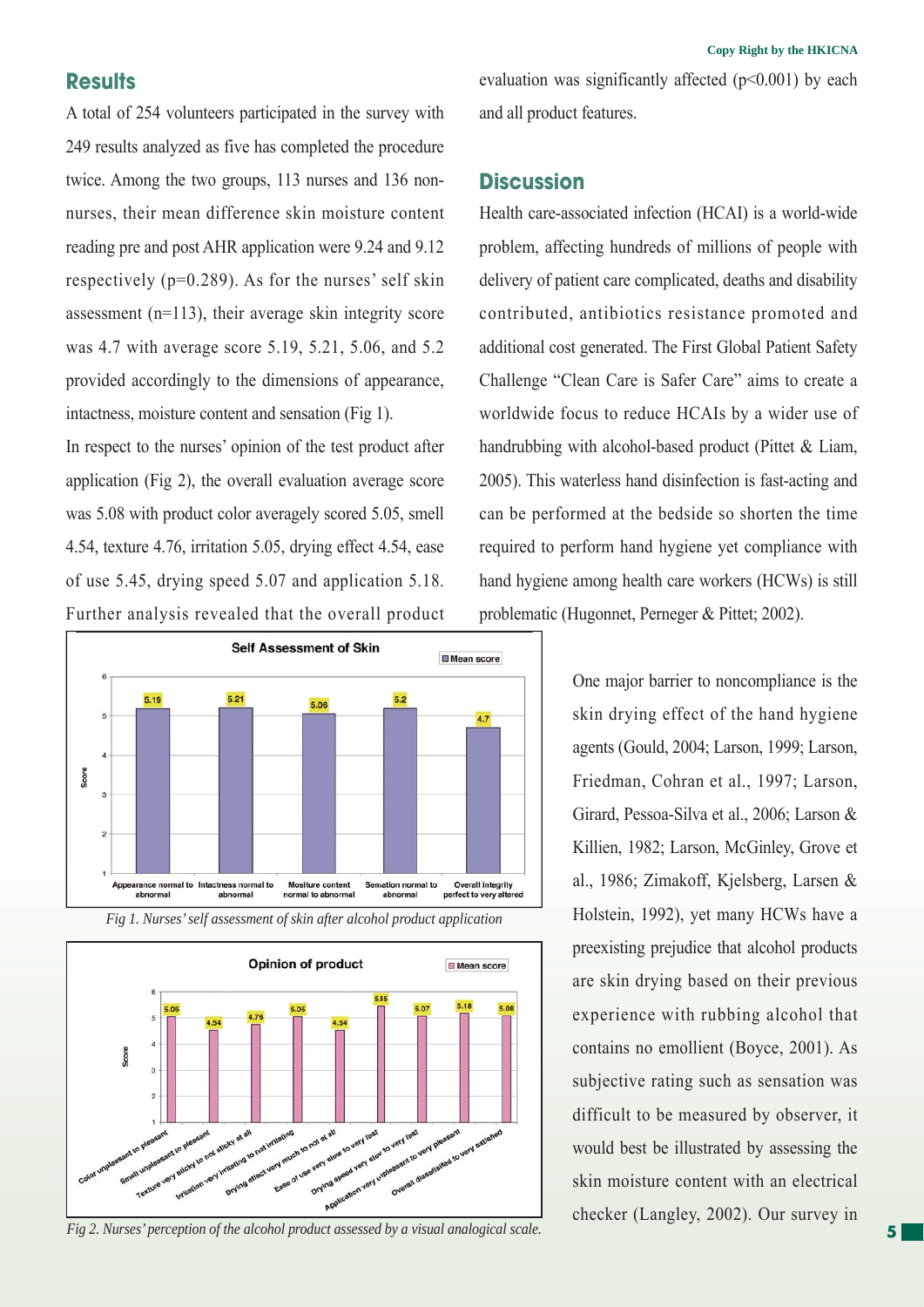#### **Copy Right by the HKICNA**

using the Moisture Checker showed no decrease in skin moisture content after AHR application with mean difference 9.24 in the nurses group and 9.12 in the nonnurses. These non-significant positive mean differences illustrated that the nurses' skin moisture content was as good as the non health care providers which further help in assuring HCWs that the available WHO formulation AHR is not skin drying as it contains emollient.

Nevertheless apart from skin drying effect, smell was another major feature described by most users as unacceptable (Barbut et al., 2007). This may be related to the non-alcohol additives such as the small amounts of emollients and other antiseptics (Langley, 2002) which when combined with the AHR product can change the product smell and consistency thereby affecting the HCWs' acceptability (Widmer, 2000). Our results corresponded with the above statements that among all product features, smell and drying effect were being rated low at score 4.54 whilst all others above five. Though no product can meet all the needs in especially to the subjective smell and consistency, one have to be aware that the overall compliances might be affected by the product overall satisfaction and its incidence of potential skin damage.

To avoid skin damage, common mistakes in the use of AHR should be avoided. Firstly, it is crucial to make sure that the skin is healthy when AHR is applied to the skin for the first time, if not, when there is any burning sensation or erythema, HCW might reject the AHR due to the symptoms resulting from preexisting skin disorders. Secondly, AHR should only be applied to dry and clean skin because handwashing before hand disinfection will remove the superficial sebum layer of the skin which in

turn enhances skin irritation and dryness. Thirdly, hands should not be washed immediately after hand disinfection as it not only removes the superficial skin sebum but also the emollients of the hand rub which intended to improve the skin care after use. Fourthly, hands should be washed only with a mild nonalkaline soap and cold water when they are visibly soiled. Finally remember to rinse off residual soap completely and hands should be dry before putting on gloves (Kampfa & Lofflerc, 2003; WHO, 2006).

## **Conclusion**

To encourage health care workers to comply with hand hygiene guidelines, it is important to maintain their skin health with good product design. Additionally there is a need to look into the key factor of user acceptability as smell and skin feeling after application may influence one's acceptance and compliance.

### **Reference**

Barbut, F., Maury, E., Goldwirt, L., Boe¨lle, P.-Y., Neyme, D., Aman, R., Rossi, B. & Offenstadt, G. (2007). Comparison of the antibacterial efficacy and acceptability of an alcohol-based hand rinse with two alcohol-based hand gels during routine patient care. Journal of Hospital Infection, 66, 167-173.

Boyce, J.M. (2001). Antiseptic technology: access, affordability, and acceptance. Emerging Infectious Disease, 7, 231–233.

Gould, D. (2004). Systematic observation of hand decontamination. Nursing Standard, 18, 39-44.

Hugonnet, S., Perneger, T.V. & Pittet, D. (2002). Alcohol-based handrub improves compliance with hand hygiene in Intensive Care Units. Archives of Internal Medicine, 162, 1037-1043.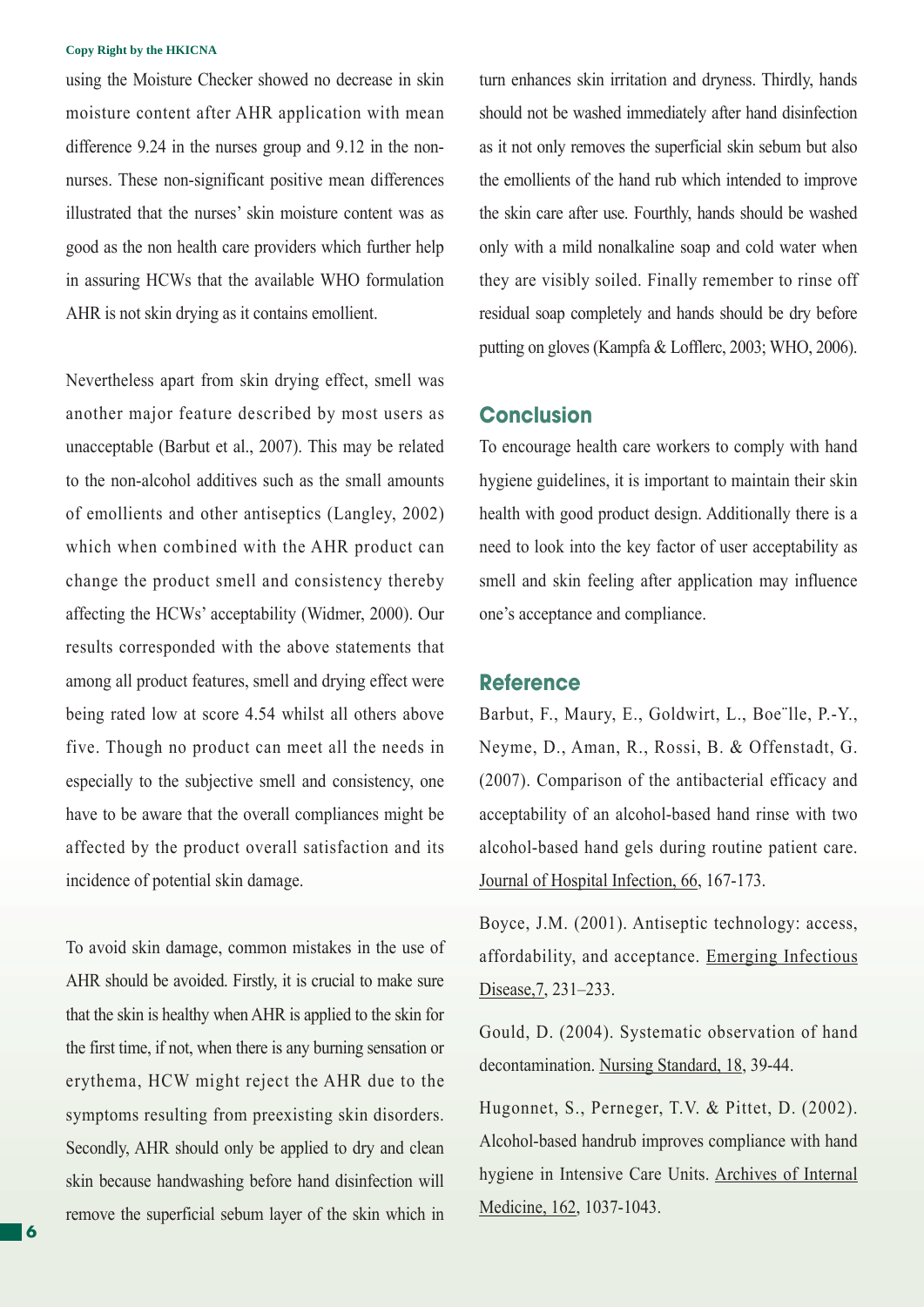Kampfa, G. & Lofflerc, H. (2003). Dermatological aspects of a successful introduction and continuation of alcohol-based hand rubs for hygienic hand disinfection. Journal of Hospital Infection,55, 1–7.

Langley, J.M. (2002). Commentary: Waterless hand hygiene: if there's a will, there's a way. Pediatric Infectious Disease Journal, 21 (6), 496-497.

Larson, E. (1999). Skin hygiene and infection prevention: more of the same or different approaches? Clinical Infectious Disease,29, 1287-1294.

Larson, E. & Killien, M. (1982). Factors influencing handwashing behavior of patient care personnel. American Journal of Infection Control, 10, 93-99.

Larson, E., Friedman, C., Cohran, J., Treston-Aurand, J. & Green, S. (1997). Prevalence and correlates of skin damage on the hands of nurses. Heart and Lung, 16 (5), 404-412.

Larson, E., Girard, R., Pessoa-Silva, C.L., Boyce, J., Donaldson, L. & Pittet, D. (2006). Skin reactions related to hand hygiene and selection of hand hygiene products. American Journal of Infection Control, 34, 627-635.

Larson, E., McGinley, K.J.M., Grove, G.L., Leyden, J.J. & Talbot, G.H. (1986). Physiologic, microbiologic, and seasonal effects of handwashing on the skin of health care personnel. American Journal of Infection Control, 14 (2), 51-59.

Pittet, D. & Liam, D. (2005). Clean Care is Safer Care: The first global challenge of the WHO World alliance for Patient Safety. American Journal of Infection Control, 33 (8), 476-479.

Widmer, A.F. (2000). Replace hand washing with use of a waterless alcohol hand rub? Clinical Infectious Diseases,31, 136–143.

World Health Organization. (2006). WHO Guidelines for Hand Hygiene in Health Care (Advanced Draft). Geneva: World Health Organization.

Zimakoff, J., Kjelsberg, A.B., Larsen, S.O. & Holstein, B. (1992). A multicenter questionnaire investigation of attitudes toward hand hygiene, assessed by the staff in fifteen hospitals in Denmark and Norway. American Journal of Infection Control,20, 58-64.

## **Certificate Course on Infection Control for Nurses – 2008**

The annual infection control course is coming up soon and highlighted below. For details of the course or registration, please visit http://www.hkicna.org .

### **Period of the course :**

29th September till 1st December 2008 ( Monday ) at 6pm -8pm.

**Deadline for application :**

25th August 2008 ( first come first served )

**Confirmation of successful application :**

Not later than **5th September 2008.**

**Course Fee :**

Member:HK\$1200 ; Non-Member : HK \$1500.

#### **Certificate awarded**

- 1. Certificate of attendance : fulfilling  $\geq 80\%$ attendance.
- 2. Certificate of achievement : fulfilling  $\geq 80\%$ attendance **AND** passing the multiple choice question assessment

**Course Assessment (Multiple Choice Question) :** 8th December, 2008

#### **Scholarship**

The top student will be awarded \$ 1000 cash and a certificate of scholarship award.

**CNE :** 20